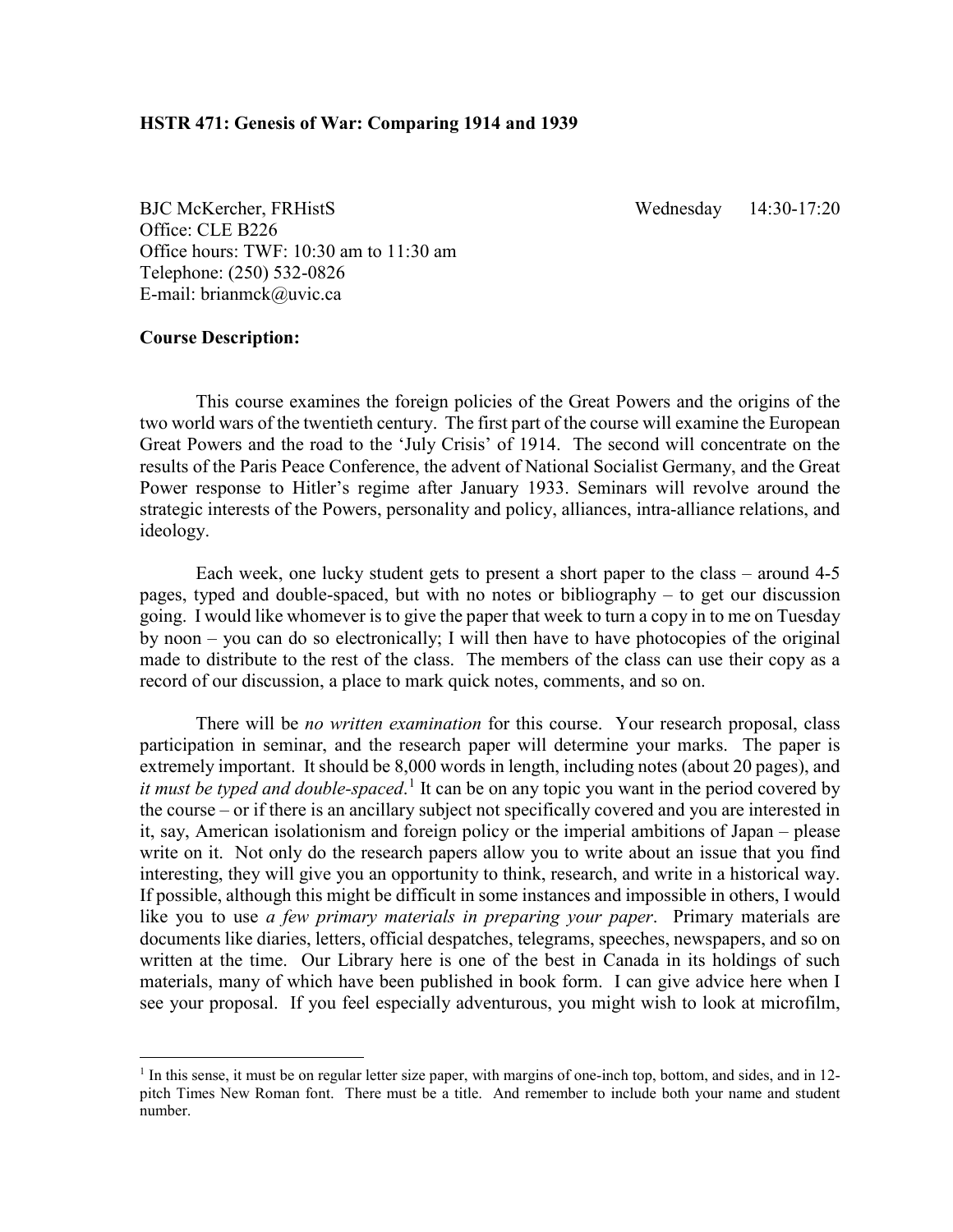but I leave this to you. The History Department requires that all sources be put into either footnotes or endnotes – I will send the Department 'Style Guide' to you.

# **Research Proposal and Bibliography:**

You must submit a short proposal (2-3 pages of double-spaced text) to explain the research question that you are seeking to answer in your research paper. It must include an initial bibliography with at least six articles and six books – and, of course, as you research and write the paper, this initial bibliography will probably change.

The distribution of grades for this course is:

| Research Proposal due on 29 January 2020 | $10\%$ |
|------------------------------------------|--------|
| Term paper due on 25 March 2020          | $60\%$ |
| Class participation                      | $30\%$ |

Two crucial things about the term papers:

- 1. First, become aware of the University rules governing plagiarism and the penalties for being caught plagiarising.
- 2. Second, for each day your term paper is late, I will make some deduction from the assigned grade.

**STUDENTS MUST UNDERSTAND THAT BY RULE OF THE UNIVERSITY, THEY MUST COMPLETE ALL PARTS OF THE COURSE – (1) RESEARCH PROPOSAL AND BIBLIOGRAPHY,(2) RESEARCH PAPER, AND (3) FINAL EXAMINATION -- TO RECEIVE A PASSING GRADE. ALSO SEETHE'PRINCIPLESOF ACADEMIC INTEGRITY'BELOW.**

# **Seminar Topics:**

- 1. German Foreign Policy from Bismarck to Wilhelm II, 1870-1914: From *Europapolitik* to *Weltpolitik*
- 2. French Foreign Policy during the Third Republic, 1871-1894: *Revanchism* and Alliances
- 3. Austro-Hungarian Foreign Policy under Franz Josef I, 1871-1914: Diplomacy and Imperial Cohesion
- 4. Russian Foreign Policy under Alexander III and Nicholas II, 1882-1914: Imperial Expansion and National Defence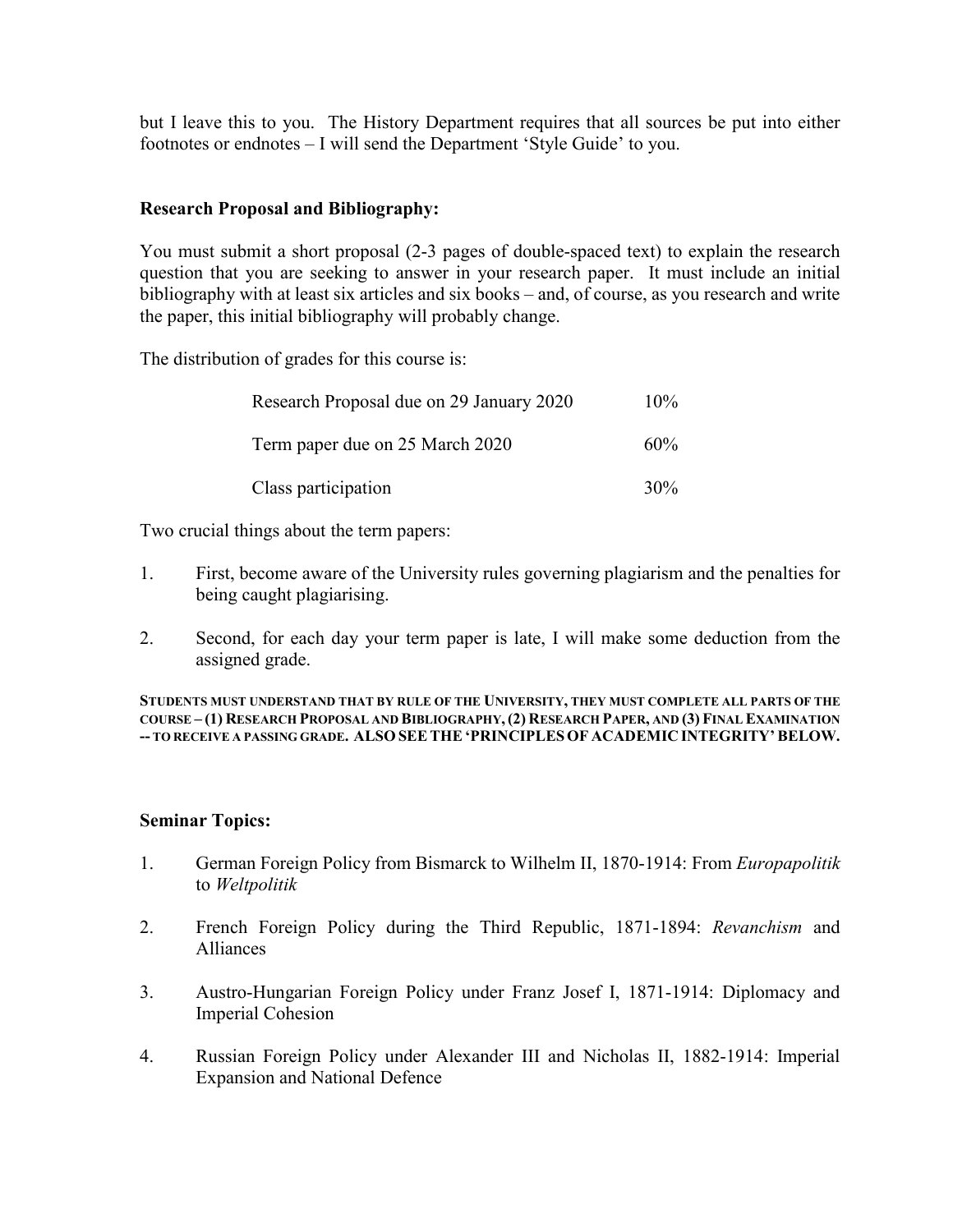- 5. British Foreign Policy from Salisbury to Grey, 1885-1914: The Diplomacy of the Only World Power
- 6. The July Crisis of 1914
- 7. The New International Order: The Paris Peace Conference, 1919-1923
- 8. German Foreign Policy under Adolf Hitler, 1933-1939: The Primacy of *Europapolitik*
- 9. Totalitarian Foreign Policy under Benito Mussolini and Josef Stalin, 1933-1939
- 10. French Foreign Policy during the Third Republic, 1933-1939: The Defensive Mentality
- 11. British Foreign Policy from Macdonald to Chamberlain, 1933-1939: From the Balance of Power to Appeasement
- 12. From Munich to the Polish Crisis, September 1938 to September 1939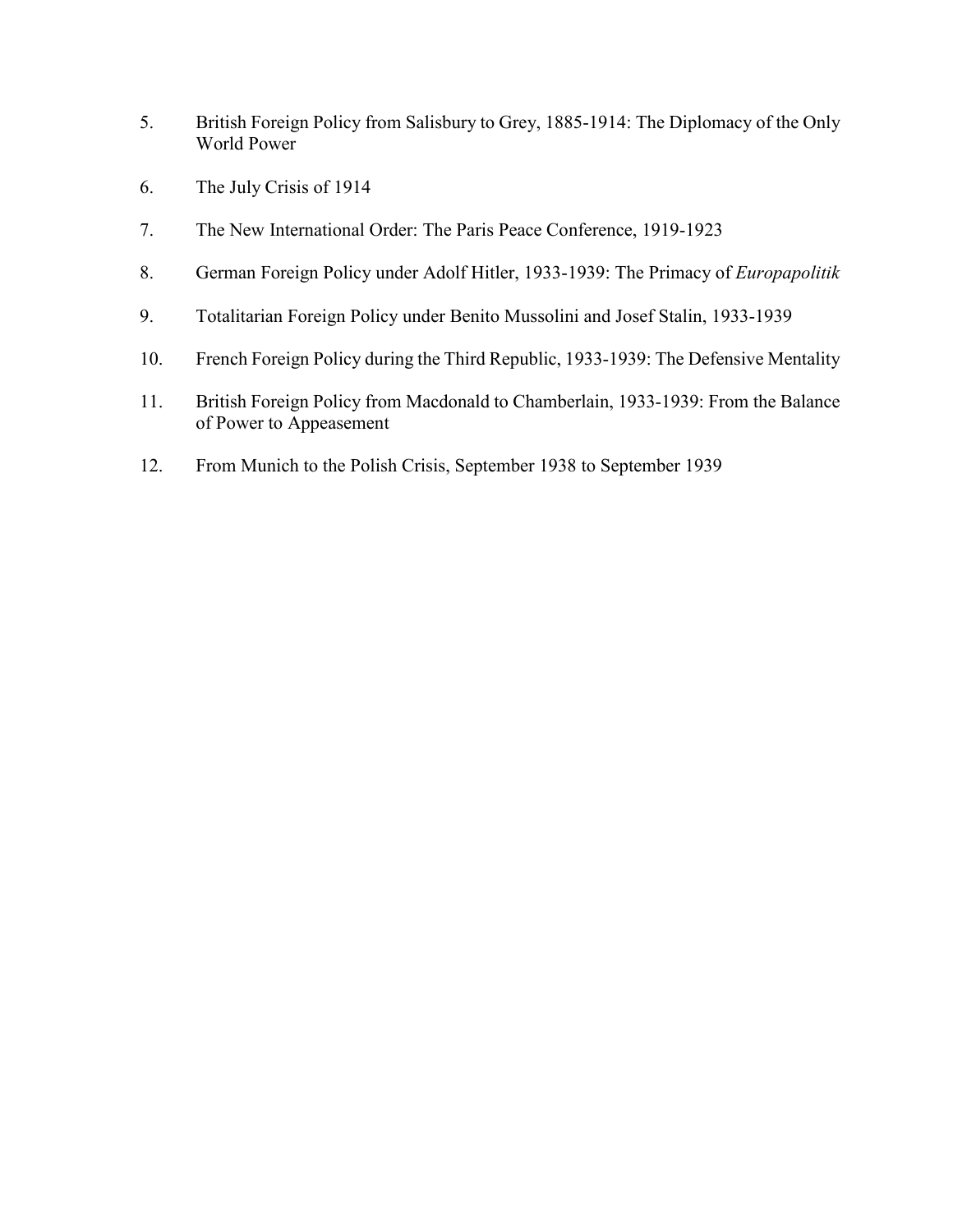#### Principles of Academic Integrity

Academic integrity requires commitment to the values of honesty, trust, fairness, respect, and responsibility. It is expected that students, faculty members and staff at the University of Victoria, as members of an intellectual community, will adhere to these ethical values in all activities related to learning, teaching, research and service. Any action that contravenes this standard, including misrepresentation, falsification or deception, undermines the intention and worth of scholarly work and violates the fundamental academic rights of members of our community. This policy is designed to ensure that the university's standards are upheld in a fair and transparent fashion. Students are responsible for the entire content and form of their work. Nothing in this policy is intended to prohibit students from developing their academic skills through the exchange of ideas and the utilization of resources available at the university to support learning (e.g., The Centre for Academic Communication). Students who are in doubt as to what constitutes a violation of academic integrity in a particular instance should consult their course instructor.

## **Academic Integrity Violations**

### Plagiarism

A student commits plagiarism when he or she:

• submits the work of another person in whole or in part as original work

• gives inadequate attribution to an author or creator whose work is incorporated into the student's work, including failing to indicate clearly (through accepted practices within the discipline, such as footnotes, internal references and the crediting of all verbatim passages through indentations of longer passages or the use of quotation marks) the inclusion of another individual's work

• paraphrases material from a source without sufficient acknowledgment as described above.

The university reserves the right to use plagiarism detection software programs to detect plagiarism in essays, term papers and other work.

# Unauthorized Use of an Editor

An editor is an individual or service, other than the instructor or supervisory committee, who manipulates, revises, corrects or alters a student's written or non-written work.

The use of an editor, whether paid or unpaid, is prohibited unless the instructor grants explicit written authorization. The instructor should specify the extent of editing that is being authorized.

Review by fellow students and tutoring that do not include editing are normally permitted. In addition to consulting with their instructors, students are encouraged to seek review of and feedback on their work that prompts them to evaluate the work and make changes themselves.

### Multiple Submission

Multiple submission is the resubmission of work by a student that has been used in identical or similar form to fulfill any academic requirement at UVic or another institution. Students who do so without prior permission from their instructor are subject to penalty.

Falsifying Materials Subject to Academic Evaluation

Falsifying materials subject to academic evaluation includes, but is not limited to:

• fraudulently manipulating laboratory processes, electronic data or research data in order to achieve desired results

• using work prepared in whole or in part by someone else (e.g. commercially prepared essays) and submitting it as one's own • citing a source from which material was not obtained

- using a quoted reference from a non-original source while implying reference to the original source
- submitting false records, information or data, in writing or orally

## Cheating on Work, Tests and Examinations

Cheating includes, but is not limited to:

• copying the answers or other work of another person

• sharing information or answers when doing take-home assignments, tests or examinations except where the instructor has authorized collaborative work

• having in an examination or test any materials or equipment other than those authorized by the examiners

• accessing unauthorized information when doing take-home assignments, tests or examinations

• impersonating a student on an examination or test, or being assigned the results of such impersonation

• accessing or attempting to access examinations or tests before it is permitted to do so

Students found communicating with one another in any way or having unauthorized books, papers, notes or electronic devices in their possession during a test or examination will be considered to be in violation of this policy.

## Aiding Others to Cheat

It is a violation to help others or attempt to help others to engage in any of the conduct described above.

### Procedures for Dealing with Violations of Academic Integrity

Procedures for determining the nature of alleged violations involve primarily the course instructor and the Chair. Procedures for determining an appropriate penalty also involve Deans, the Vice-President Academic and Provost and, in the most serious cases, the President.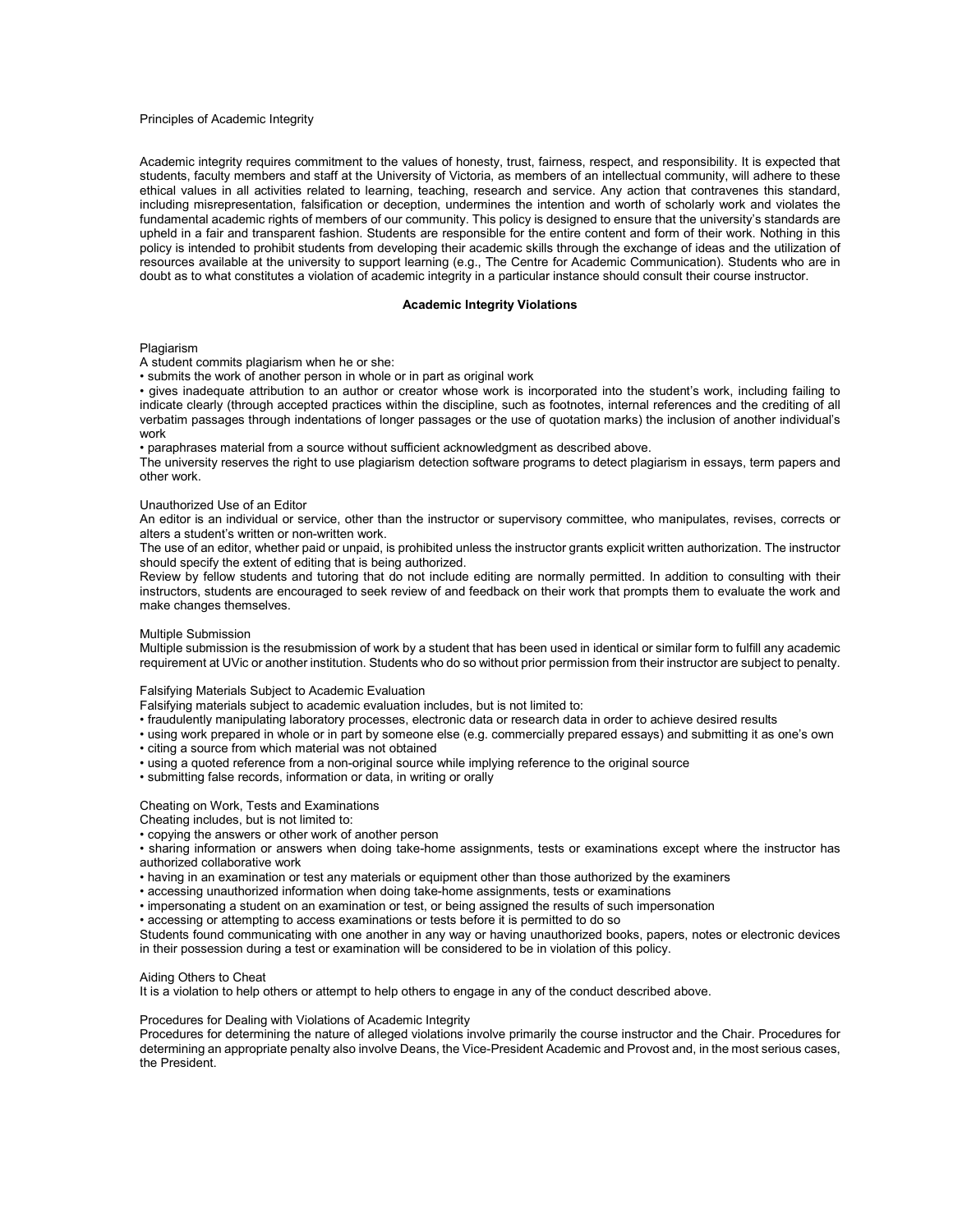## **Allegations**

Alleged violations must be documented by the instructor, who must inform the Chair. The Chair shall then inform the student in writing of the nature of the allegation and give the student a reasonable opportunity to respond to the allegation. Normally, this shall involve a meeting between the instructors, the Chair, the student and, if the student requests in advance, another party chosen by the student to act as the student's adviser. If the student refuses to provide a response to the allegation or to participate in the process, the Chair may proceed to make a determination.

## Determining the Nature of the Violation

The Chair shall make a determination as to whether compelling information exists to support the allegation.

#### Determining Appropriate Penalties

If there is compelling information to support the allegation, the Chair shall contact the Office of the Registrar to determine if the student's record contains any other confirmed academic integrity violations.

If there is no record of prior violations, the Chair shall make a determination with respect to the appropriate penalty, in accordance with this policy.

#### Referral to the Dean

Where there have been one or more prior violations and the Chair has determined that compelling information exists to support the allegation, the Chair shall forward the case to the Dean (or the Dean's designate. In the Faculties of Humanities, Science and Social Sciences, the designate may be the Associate Dean Academic Advising). In situations where the student is registered in more than one faculty, the case will be forwarded to the Dean responsible for the course. The Chair may submit a recommendation to the Dean with respect to a proposed penalty.

#### Letters of Reprimand

Any penalty will be accompanied by a letter of reprimand which will be written by the authority (Chair, Dean, President) responsible for imposing the penalty. The letter of reprimand will be sent to the student and a copy shall be included in the record maintained by the Office of the Registrar.

#### Rights of Appeal

Students must be given the right to be heard at each stage, and have the right to appeal decisions in accordance with university policy, procedures and regulations. A student may:

• appeal a decision made by the Chair to the Dean of the faculty in which the student is registered within 21 business days of the date of the Chair's decision.

• appeal a decision made by the President under the provisions of section 61 of the University Act to the Senate Committee on Appeals in accordance with the Senate Committee on Appeals' Terms of Reference and Procedural Guidelines. Deans who receive an appeal of the decision of a Chair should attempt to make a finding with respect to the appeal within 21 business days. In the case of a successful appeal, any penalty will be rescinded.

#### **Penalties**

## Penalties for First Academic Integrity Violation

In situations where a determination is made that a student has committed a first academic integrity violation, the following penalties will normally be imposed. The penalties for violations relating to graduate dissertations, theses or final projects are different than those for other violations.

#### Plagiarism

Single or multiple instances of inadequate attribution of sources should result in a failing grade for the work. A largely or fully plagiarized piece of work should result in a grade of F for the course.

#### Unauthorized Use of an Editor

Unauthorized use of an editor should result in a failing grade for the work. In situations where unauthorized use of an editor to extensively edit work results in a student submitting work that could be considered that of another person, penalties for plagiarism may apply.

#### Multiple Submission without Prior Permission

If a substantial part of a piece of work submitted for one course is essentially the same as part or all of a piece of work submitted for another course, this should result in a failing grade for the assignment in one of the courses. If the same piece of work is submitted for two courses, this should result in a grade of F for one of the courses. The penalty normally will be imposed in the second (i.e., later) course in which the work was submitted.

#### Falsifying Materials

If a substantial part of a piece of work is based on false materials, this should result in a failing grade for the work. If an entire piece of work is based on false materials (e.g., submitting a commercially prepared essay as one's own work), this should result in a grade of F for the course.

#### Cheating on Exams

Any instance of impersonation of a student during an exam should result in a grade of F for the course for the student being impersonated, and disciplinary probation for the impersonator (if he or she is a student). Isolated instances of copying the work of another student during an exam should result in a grade of zero for the exam. Systematic copying of the work of another student (or any other person with access to the exam questions) should result in a grade of F for the course. Any instance of bringing unauthorized equipment or material into an exam should result in a grade of zero for the exam. Sharing information or